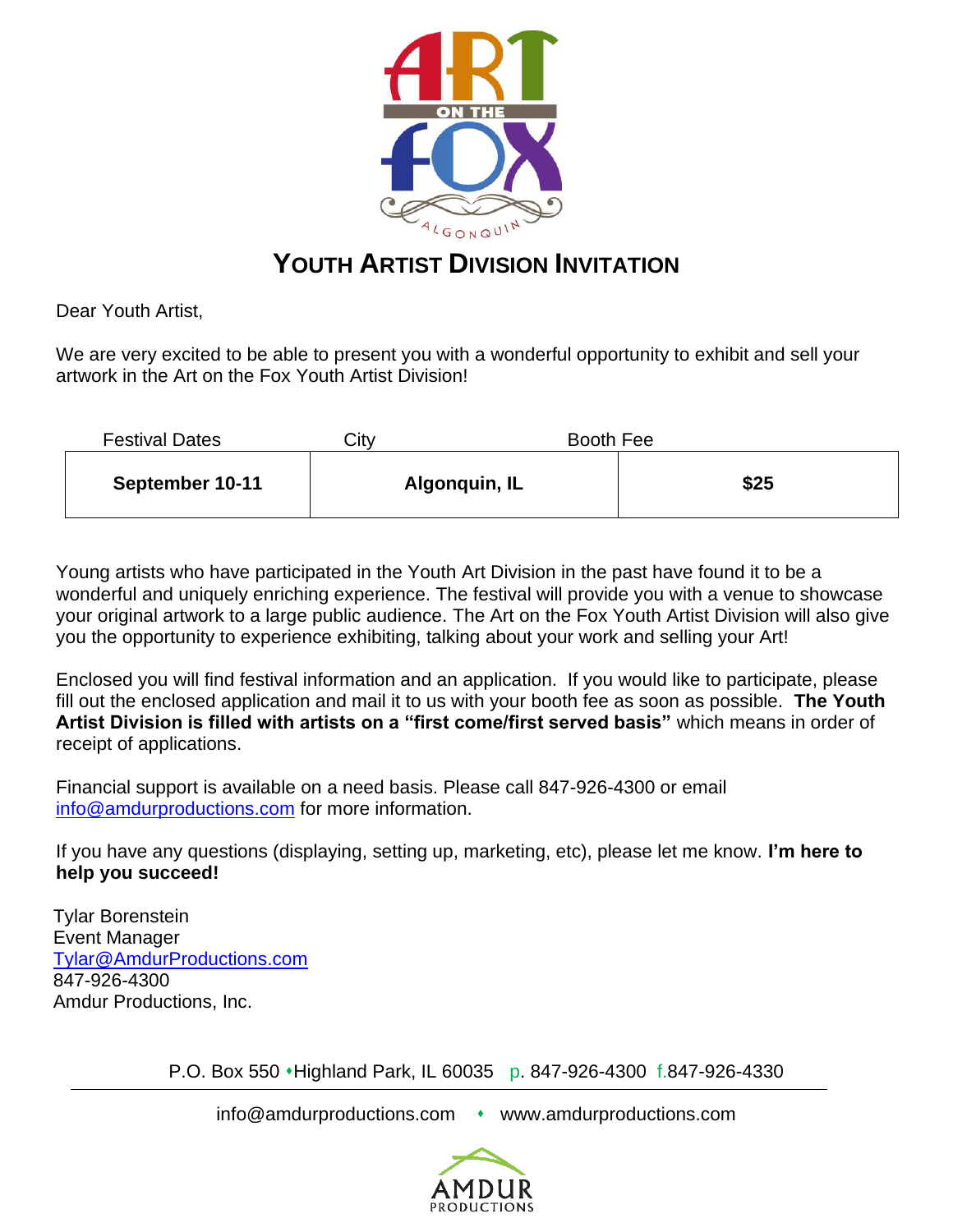

## **2022 Youth Artist Division Information Sheet**

- The Youth Art Division is open to youth artists; 10-18 years old. Artists under 13 must be chaperoned by an adult at all times at the festival.
- 2 exhibitors may be in one space if both artists have worked together on a single body of artwork. **\$25 participation and booth fee apply per space/per body of artwork.** Fees go to help defray the production, advertising and security costs of this event.
- Fees are non-refundable unless space is NOT available. If a space is not available, the fee will be refunded in full.
- Artists may only display & sell original art made completely by the artist.
- All types of original art may be shown: painting, drawing, jewelry, ceramics, prints, fiber, sculpture, photographs, glass and mixed media.
- Artists are accepted in order of application receipt. Space is limited.
- A 6-foot table and one chair will be provided to each registered artist. Artists will provide their own set-ups such as a tent covering, additional tables, easels, display boards, chairs, etc. All tables must be covered to the ground with cloth or other material. Spaces are approximately 8' x 5'. Keep your display simple. You don't want the display to distract from your work. Signs and prices should be neatly and clearly written. Please contact Tylar with any questions on presentation!
- The festival will run rain or shine, September 10-11. Artists are expected to stay for entire day on both days: 10am-5pm. If an artist leaves early, they will not be allowed to participate in future festivals or the following day or the following day.
- Artists must check-in on the Saturday morning of the festival, between 8-9am, in the festival office. Official artist badges, festival materials, and parking passes will be distributed also. The designated space for the festival office and other detailed information will be emailed to the Youth Artists about 30 days prior to the show date.

We look forward to your participation!

P.O. Box 550 ⬧Highland Park, IL 60035 p. 847-926-4300 f.847-926-4330

info@amdurproductions.com • www.amdurproductions.com